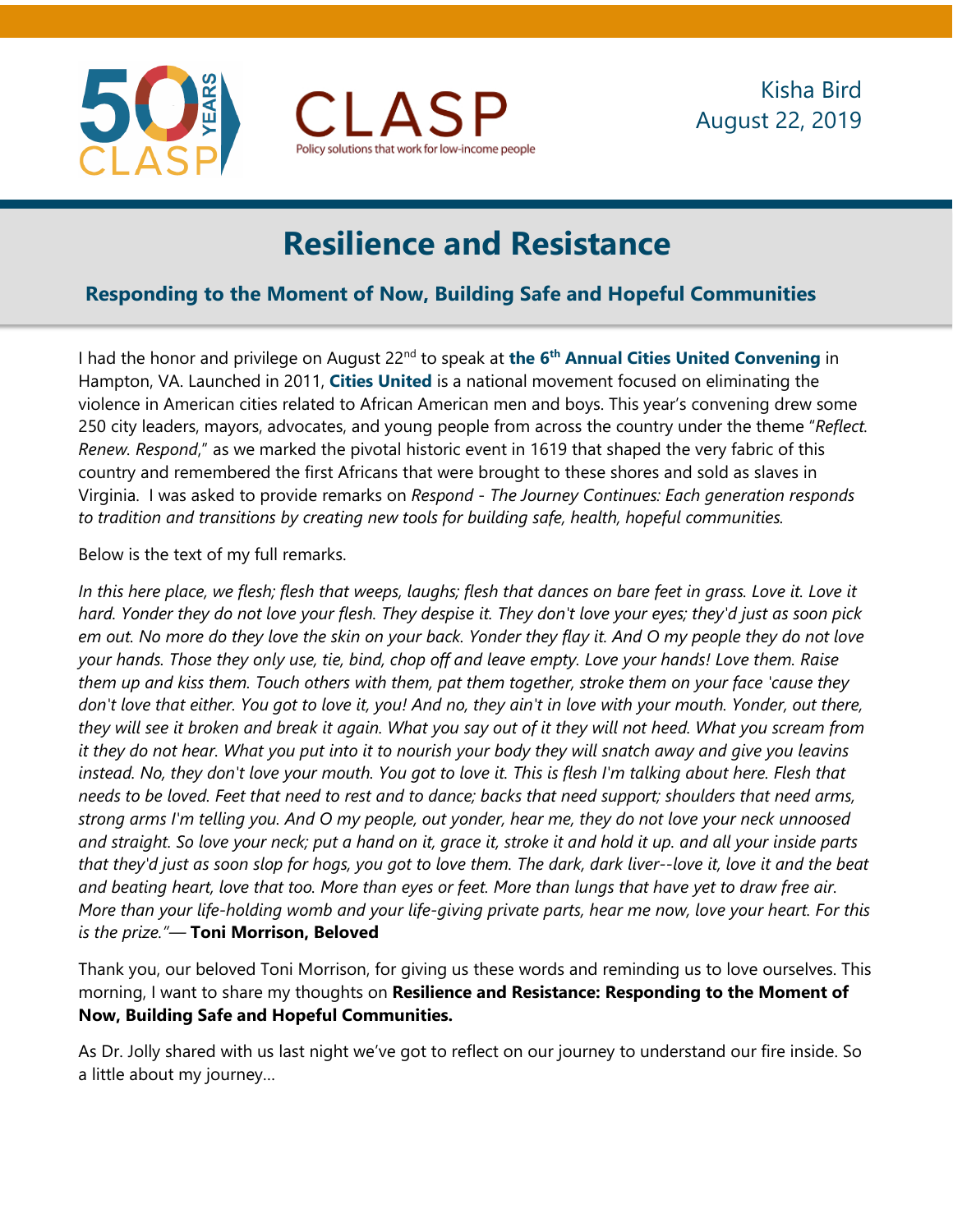Earlier this year, I joined **D.C. human rights [advocates and community leaders](https://twitter.com/thombowen/status/1102387340801200128)** and my CLASP colleagues at the **[National Memorial for Peace and Justice](https://museumandmemorial.eji.org/memorial)** in Alabama. After going twice, I wanted to share what this meant to me as a black woman and an advocate working for youth and social justice.



*"With no protection from the constant threat of death, nearly six million Black Americans fled the South between 1910 and 1970. Many left behind homes, families, and employment to flee racial terror as traumatized refugees. Lynching profoundly reshaped the geographic, political, social, and economic conditions of African Americans in ways still evident today."*

#### **- The National Memorial for Peace and Justice**

Reading this passage, overwhelming feelings of strength and sorrow moved up my spine. I immediately thought: *this is my story*. Born and raised in Philadelphia, I'm a daughter of Africa as well as the South.



### My Story... A Daughter of Philly

I'm five generations removed from slavery and a granddaughter of sharecroppers. Eva R. Bird and Delinda Campbell, my grandmothers fled the south as part of the "Great Migration" – but their families were fleeing racial terror as traumatized refugees and looking for economic opportunity and freedom. Their existence is a monument to resilience and resistance.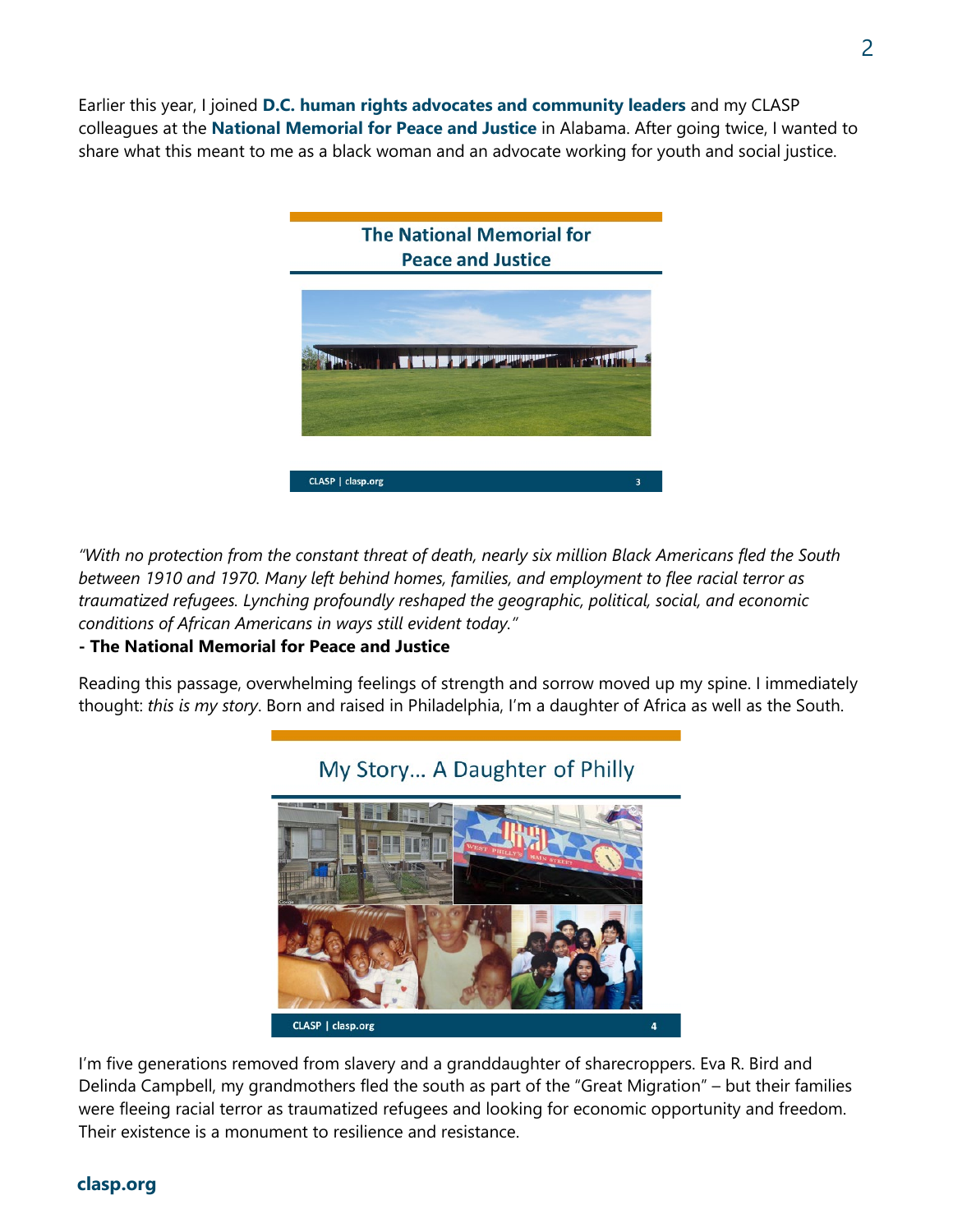## A Daughter of the South



This is Charles Styles who owned my grandmother's grandmother, Amanda Styles in Quitman County Georgia. I often think after learning about him just a few months ago – what terror did he and his family pass on to mine? What wealth does his descendants have now as result of slavery? What did my great, great grandmother and her mother and siblings endure for me to even be here standing on TWO feet proud, black and beautiful?

## A Daughter of Africa



It's been 50 years since Jim Crow formally ended, along with state-sanctioned apartheid in the American South and other parts of the United States. But the legacy of Jim Crow continues to be stifling. It feels like yesterday. It feels like now. These generational scars run deep. And as Michele Alexander writes in *The New Jim* Crow, the continuation of Jim Crow-*like* policies pours salt on open wounds. Congresswoman Ilhan Omar just recently said in a press conference supporting her sisterfriend Congresswoman Rashida Talib, *We will have our internal liberation carry us to our external liberation.*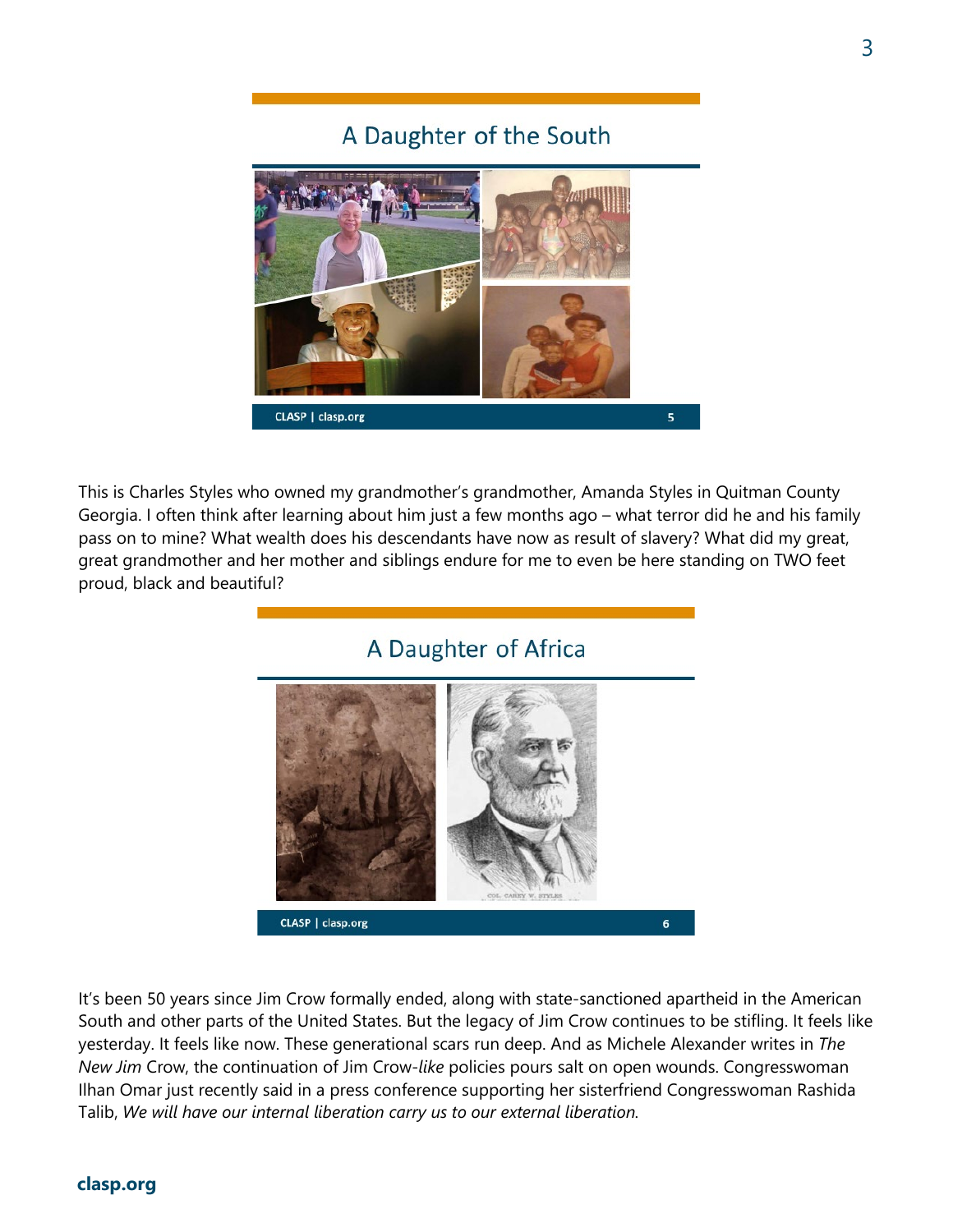### Resilience. Resistance. Our Response.

We will have our internal liberation carry us to our external liberation - Congresswoman Omar



As a social justice advocate, I'm committed to eradicating policies that continue to harm black bodies. But stopping the harm is not enough. We need a vision of justice for descendants of enslaved Africans and all people in this country. So where do we begin?

Calling on my ancestors again, I see my Gramps who has taken to visiting me in my dreams lately. The Rev. Dr. Van S. Bird. Born in 1924 and raised in Waycross, Georgia. He wrote and lived his life by these words. "*We must offer a world view, a sacred canopy of meaning, which provides hope for the hopeless, love for the unloved, and the possibility of justice in an unjust world.*"



Resilience. Resistance. Our Response.

#### **A few thoughts!**

**Be bold in our policy approaches to equity**. We need an intersectional approach to dismantle the systems of power that perpetuate inequity. Centermost should be the experiences of black people. **Incremental reforms are practical and important, but they're not sufficient to address historical and current oppression.**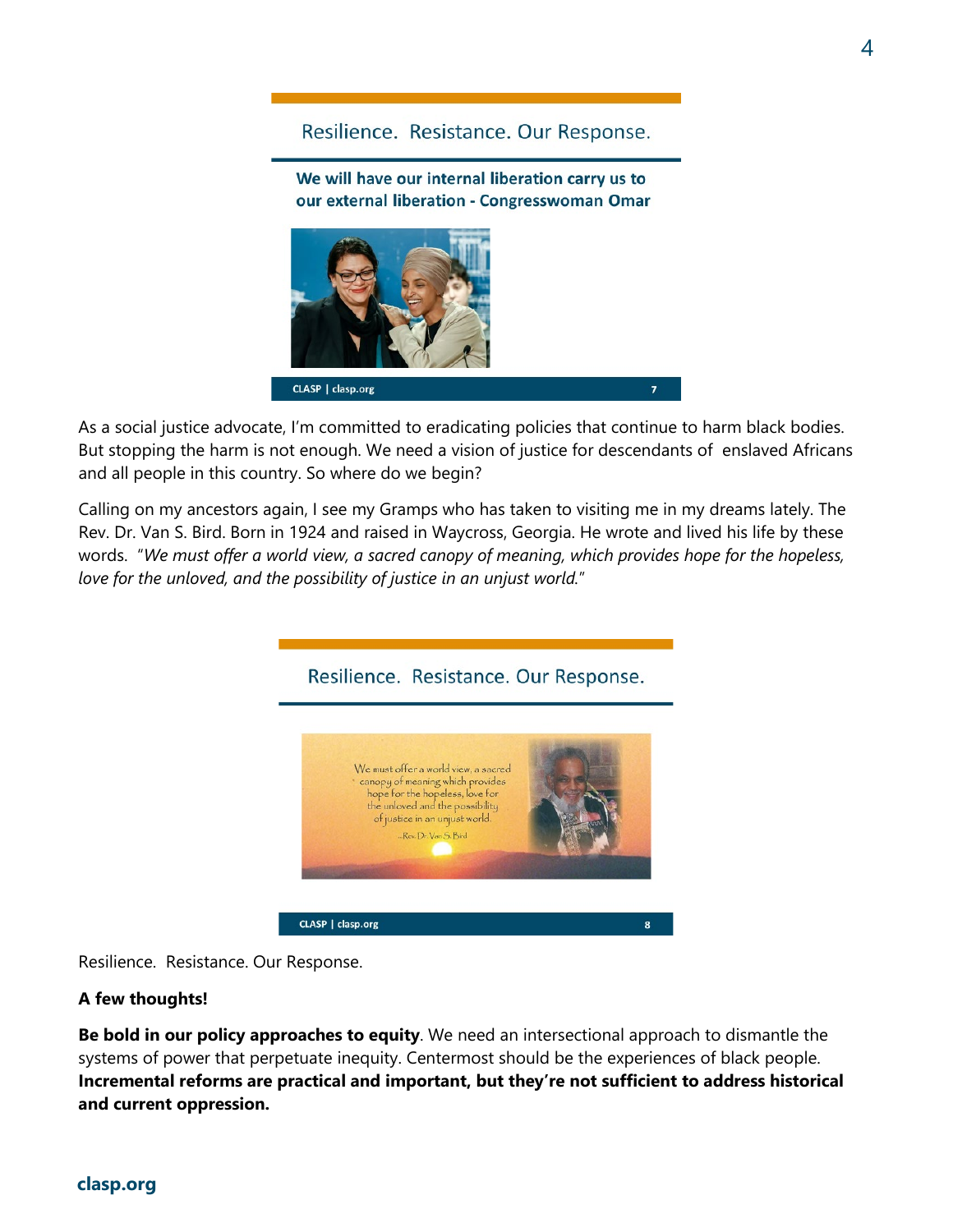So what are some TOOLS we are advancing?

**Listen to and stand with young people**. At CLASP we are working with young adults of color across the country – making important connections to build social capital and networks; demystifying policy – it is not a boogeyman that is causing strife in your life and community. Public policies that are designed against you are part of the problem. And we working as partners with young adults to co-create policy solutions. Building multiethnic, multigenerational partnerships, relationships, movements. Shout out to Marlén and Whitney on the team!



• **Focus On, Lift Up Overlooked Youth/Young Adults** – for example, Opportunity Youth – young people who are not working and not in school. 17.9 percent of Black youth, and 23.9 percent of Native American youth who are 16- 24 are not in school and working. We are working with national partners, such as Opportunity Youth United, and local communities to advocate for federal funding – protect, expand, and grow resourcesthrough the Reconnect Youth Campaign, design better strategies in policy such as WIOA and other legislative vehicles based on listening to community leaders and young people on what works and what doesn't.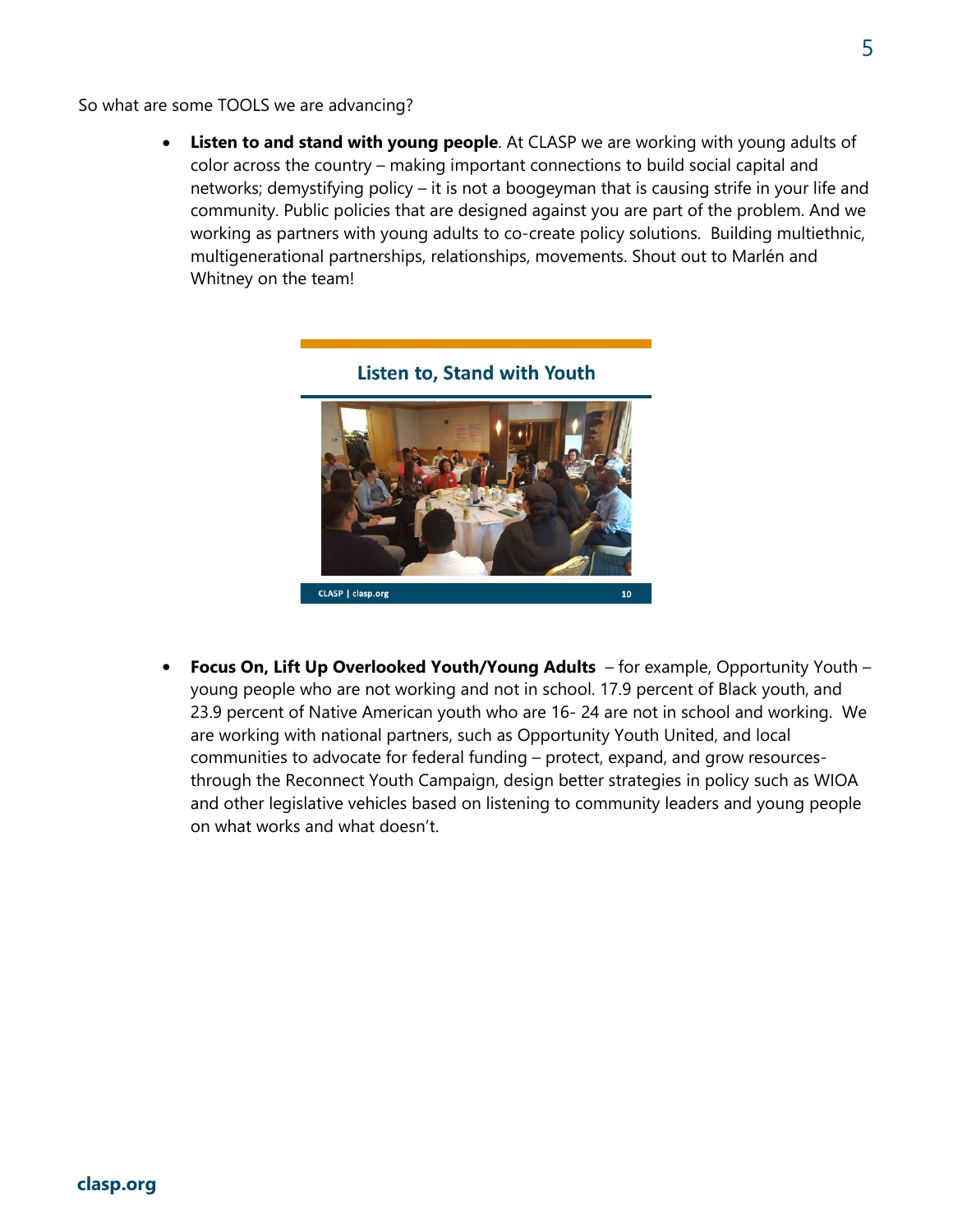### **Focus On, Lift Up Overlooked Youth/Young Adults**



- **Working with state and local policymakers on an investment strategy**. Anthony charged us with thinking about what do we need to do to upstream. As I always say – what do we need to pour into communities? Into our young people? in addition to stopping the immediate hemorrhaging. This means large scale jobs investments, postsecondary pathways, redesigning education strategies to include restorative practices and reengagement, attention to healing, mental health and well-being, understanding and recognizing the trauma experienced by our young people and their communities . Shout out to Duy, Nia, and Isha and Noel on the team!
- **Bearing Witness**. We regularly convene and bring to conversations about policy, budget, and investments folks that are the real experts… flipping the script on who gets to lead and who gets to take space. Being the megaphone for communities, black and brown young men and women of color in Washington, DC and states and communities across the nation.
- **Be a Trojan Horse**. In one of our recent convenings on criminal justice and economic justice – someone said – I want to be the TROJAN HORSE that crushes the system. How are you in your role being a trojan horse?

Resilience. Resistance. Our Response.

**End the slavery "loophole**." While the 13th Amendment formally ended slavery, it includes a clause that's been exploited to hurt black Americans. It reads: "Neither slavery nor involuntary servitude, except as a punishment for crime whereof the party shall have been duly convicted, shall exist within the United States, or any place subject to their jurisdiction." For people trapped in the criminal legal system and their families and communities… slavery and involuntary servitude remain very real. This is about us. Our families more than anything. Our boys and our men.

**Advance a radical, imaginative approach to reparations**. Reparations shouldn't be a static, transactional process. It must consider the transatlantic slave trade, chattel slavery, Jim Crow, segregation and lynching, and a host of systematic policies that have economically persecuted and disenfranchised Black Americans. These include redlining, employment discrimination, and mass incarceration. Financial investments and new policies that recognize historical harms and address ongoing disparities.